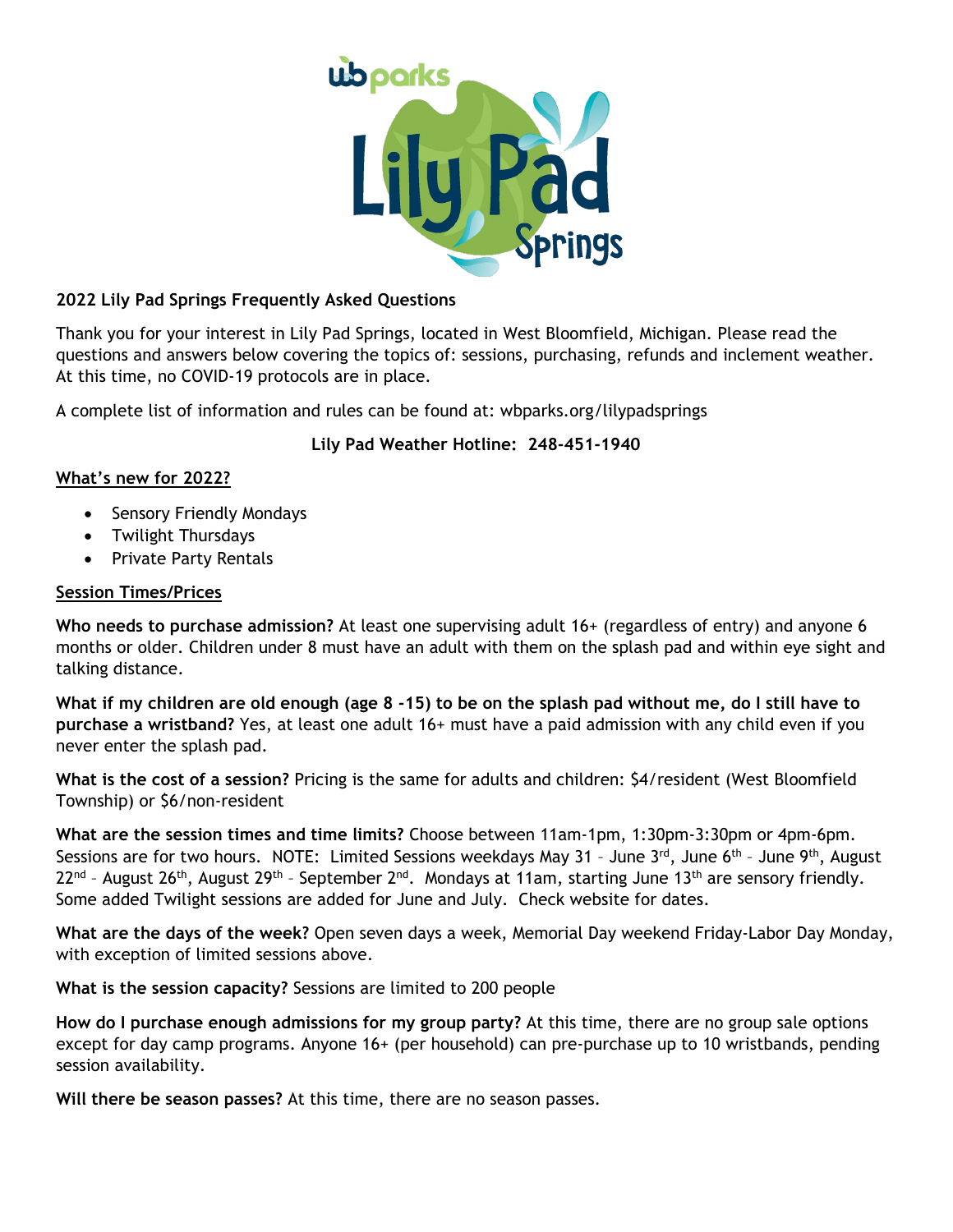#### **When to Purchase**

**How many can I buy in advance?** Anyone 16+ (per household) can pre-purchase up to 10 wristbands.

**How far in advance can I buy wristbands?** Customers can purchase online or over the phone. Residents can purchase 30 days (in advance of their date) and non-residents 15 days. The 2022 season is Friday, May 27- Monday, September 5.

**Can I purchase on-site?** On-site sales only if space exists. The cost is the same. Customers can purchase wristbands in advance on-site too (pending availability)

**Can I add on additional wristbands?** Pending availability, yes, customers can purchase up to 10 per session. If you have not already purchased this maximum, call to add on additional wristbands over the phone.

**Can I purchase more than one session in the same day?** Yes, but customers need to purchase admission for each session and will need to leave the pad between sessions.

#### **Wait List/Refunds**

**Is there a waiting list for sessions that are sold out?** No.

**What if my schedule changes, can I transfer my admission to someone else? Or can I get a refund for my admission?** Yes. Transfers or refunds must be requested prior to Noon the day before your scheduled visit. No administration fees will be charged for the first transfer or first refund on your account. Subsequent refunds/transfers will be charged \$10 per transaction.

**Can I get a partial refund?** No partial refunds will be given.

#### **Inclement Weather**

**How do I know if the spray pad will not open due to weather?** The following website will be updated if the facility is closed: wbparks.org/lilypadsprings Customer who purchased pre-sale will also be notified via email.

**Is there a weather hotline?** Yes, updated daily as needed, the number is (248) 451 – 1940.

**Will the spray pad open if it is too cold?** If the temperature is not expected to reach 65 degrees by the session start time, the spray pad may not open.

**What happens if there is inclement weather predicted?** If Lily Pad Springs is not opening due to inclement weather or the temperature is not expected to reach 65 degrees by 11am, customers who pre-purchased admission will be notified via email and issued a refund. Separate notifications will be sent out according to the timeslot. The weather hotline will be updated.

**What happens if there is inclement weather during my session?** If there is inclement weather within the first hour of use, patrons may be asked to take a 15 minute weather delay and seek shelter in their cars. The session will resume if weather clears. If the pad cannot re-open within 30 minutes, a free visit pass will be distributed per user upon exit of the splash pad. Free visit passes must be used in 2022.

There are no refunds or free passes if you don't show up and we are open for your session. Free visit passes can only be claimed onsite during your cancelled session.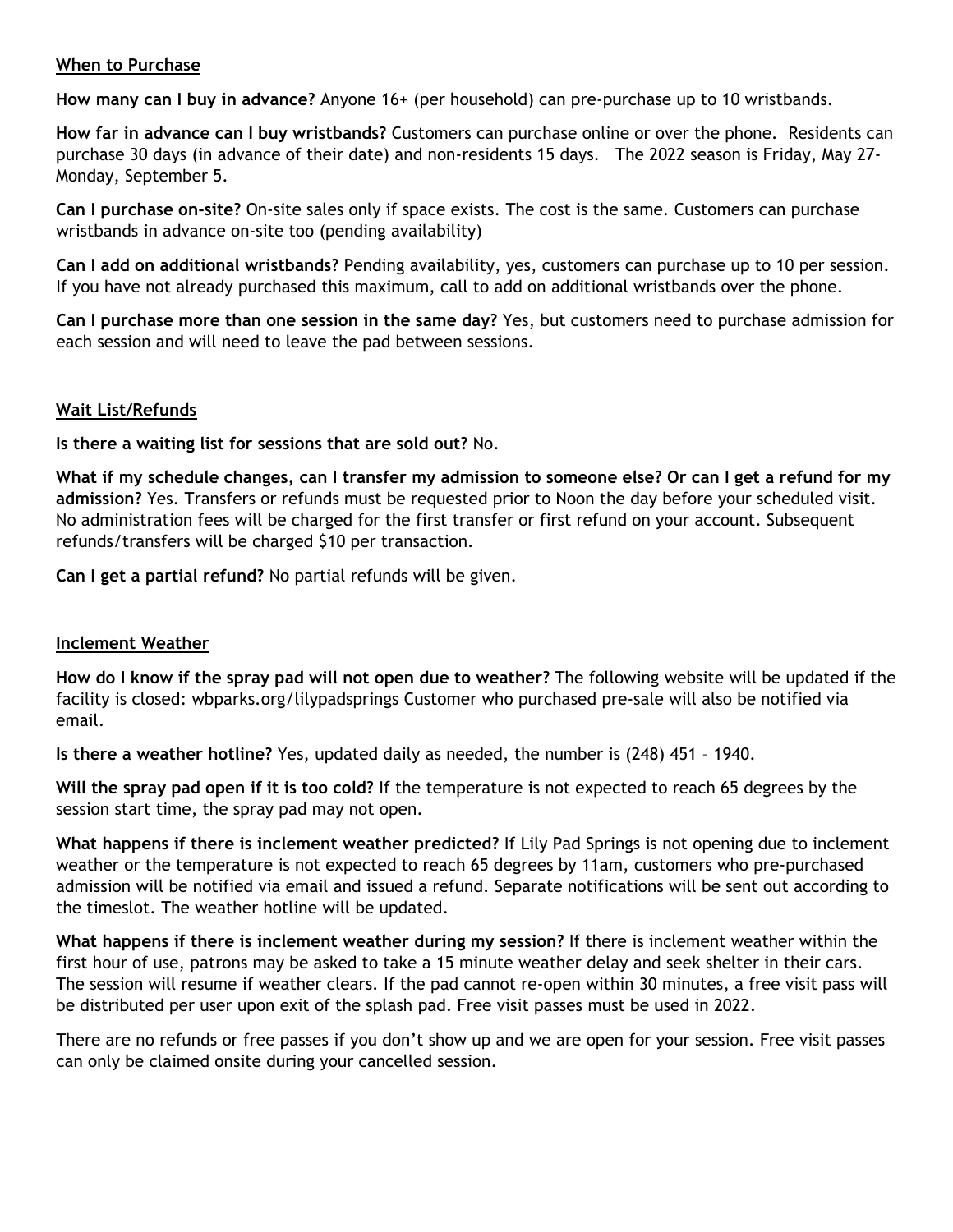### **Group Rates + Private Party Application**

**Are groups allowed?** Yes, group reservations can be made for Day Camp programs starting June 14th, but only available through pre-sales. Tuesday - Fridays 11:00am – 1:00pm session. (Depending on availability). Not available Mondays due to Sensory Friendly Sessions.

**Is there a day camp rate?** Yes, for every 10 campers 1 staff member gets a free wristband. Example: 30 campers = 3 free wristbands for staff members**.** 

**Will there be private party rentals?** Yes, see rental opportunities or the Private Party Application for more information. This experience is exclusive to residents of West Bloomfield Township only. We will not be taking any non-resident private party rentals. Party attendees/guests may reside outside the Township.

# **COVID-19 protocols**

If you, or any family member is sick or have been sick, stay home and refrain from participating in any activity. COVID-19 protocols are considered accurate at the time of publication. WB Parks will continue to update and modify programs and events following guidance from: the Oakland County Health Department, State of Michigan (Emergency Orders, Executive Orders, and Licensing Regulations from LARA), Centers for Disease Control (CDC)

**Are masks required?** At this time, masks are not required. Guidelines issued by the Oakland County Health Department and will be updated as needed.

**What cleaning protocols will be in place?** Benches, tables and other high touch areas will be sanitized in between sessions.

### **Know Before You Go**

**How early can I arrive?** Arrive no earlier than 15 minutes prior to your session. Parking is limited.

**Is food available on-site?** There are vending machines at Lily Pad Springs. Vending items may include: pop, sport drinks, water, snacks and ice cream. Food is not allowed in the gated area. Food is welcome outside the gated area

**Can I bring my belongings onto the pad?** Most items will be allowed onto the pad, except for food and drinks. Only water is allowed. Free lockers are available.

**Are strollers allowed?** Strollers are allowed within the gated area but not within the water zone.

**Can I bring my own chair?** You may not bring your own chair within the gated area, however, you may set it up within the grassy area. As a reminder, children under 8 must have an adult with them on the splash pad and within eye sight and talking distance.

**Is there seating provided?** Limited benches and tables are within the spray pad and some are within shade covers. Benches and tables cannot be reserved. There are some picnic tables outside the spray pad as well.

**Can I bring items to set up for my own "party area" in the grass?** We welcome groups to gather outside the spray pad in the grassy areas but the following items are prohibited: pop up canopy tents (i.e.) 10ftx10x tents, folding tables of any size, BBQ grills.

**What are the "supervision requirements"? What do you mean "actively supervise"?** Children under 8 must have an adult with them on the splash pad and within eye sight and talking distance.

**Can I leave the splash pad during my session and return?** Yes, you will be given a wristband for your session and can come/go on the pad as many times as needed throughout the session. Please see the above supervision requirements.